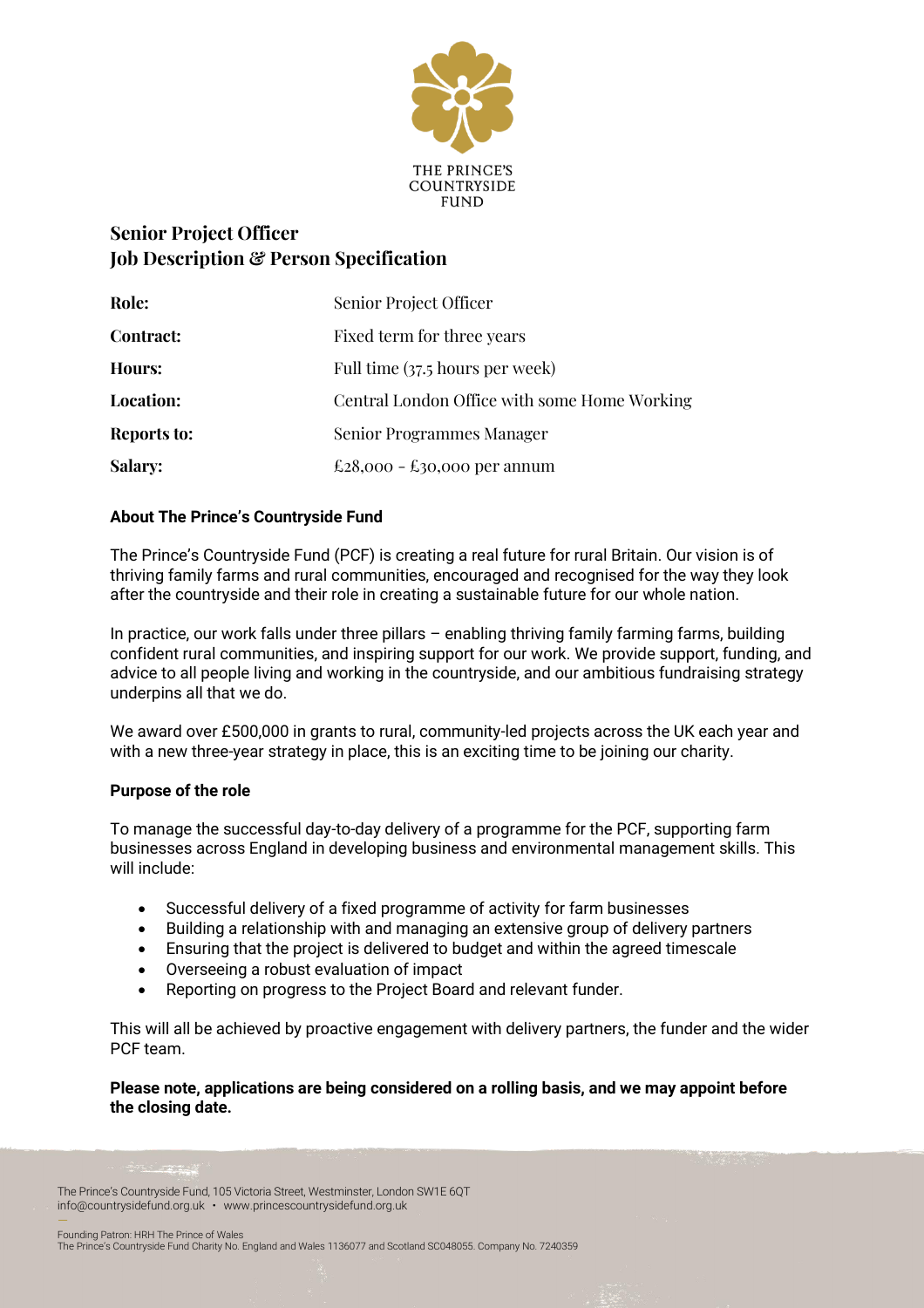

#### **Main Responsibilities / Accountabilities:**

- Working with the Senior Programme Manager, set and implement a detailed project plan to ensure the successful delivery of this flagship project.
- Working with the wider PCF Team to develop and implement a communications and stakeholder engagement plan for this project.
- Support the project delivery partners to recruit farm businesses across England to participate in the programme.
- Lead on the development of the programme content and work with local contractors to ensure that this is successfully carried out to a consistent standard in all delivery regions.
- Oversee the delivery of and provide the administration for the project across all regions.
- Manage the day-to-day costs of the project in line with the agreed budget, and working with the Head of Finance to process invoices in accordance with the project programme and timetable.
- Manage the project working group, holding fortnightly meetings for all delivery partners, and ensuring progress against agreed milestones.
- Oversee the robust evaluation of the project with consultancy support.
- Support the communications team to gather case studies.
- Provide regular and accurate progress reports to the Executive Director, Project Board, PCF Board of Trustees and funder.
- Analyse some data and create reports, as required.

### **Additional Accountabilities**

- Ensure that health and safety requirements (including relevant Covid-19 restrictions) are met in the areas for which the jobholder is responsible.
- Ensure data protection requirements are met in the areas for which the jobholder is responsible
- The post holder may be required to carry out other duties that are reasonably to be considered as within the scope and purpose of the job and the aptitudes of the post holder.

This job description reflects the current requirements of the post. As duties and responsibilities change and develop due to changes in organisational and other circumstances, so the actual duties and responsibilities will vary from the particulars of this job description.

#### **Special working conditions:**

- Travelling across England (and occasionally other parts of the UK)
- Attending evening and early morning events
- Some overnight stays.

The Prince's Countryside Fund, 105 Victoria Street, Westminster, London SW1E 6QT info@countrysidefund.org.uk • www.princescountrysidefund.org.uk –